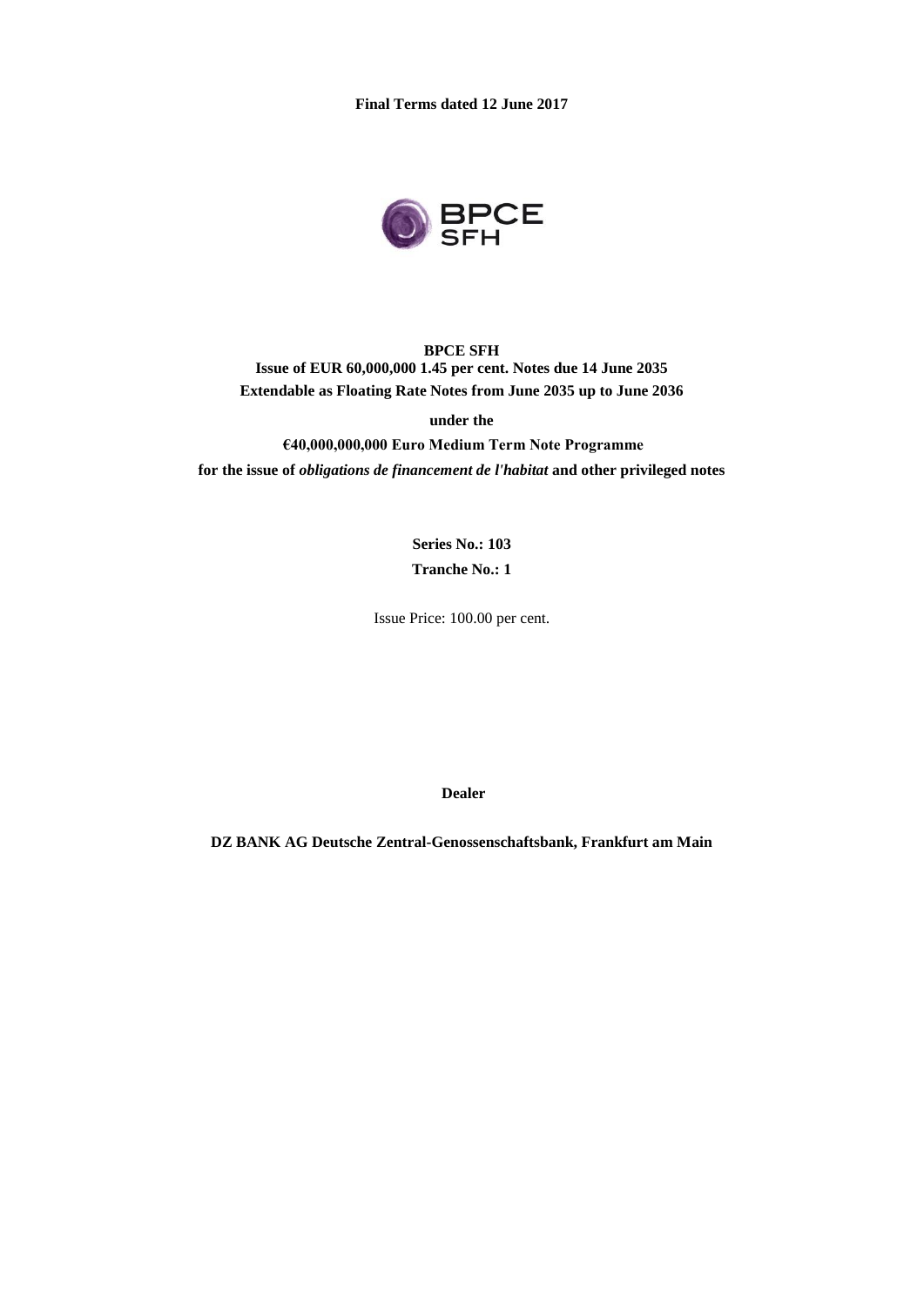#### **PART A - CONTRACTUAL TERMS**

Terms used herein shall be deemed to be defined as such for the purposes of the Conditions set forth in the base prospectus dated 18 May 2017 which received visa No. 17-209 from the Autorité des marches financiers (the "AMF") on 18 May 2017 (the "Base Prospectus") which constitutes a base prospectus for the purposes of the Prospectus Directive (as defined below). This document constitutes the final terms (the "Final Terms") relating to the notes described herein (the "Notes") for the purposes of Article 5.4 of the Prospectus Directive and must be read in conjunction with such Base Prospectus. Full information on the Issuer and the offer of the Notes is only available on the basis of the combination of these Final Terms and the Base Prospectus. The Base Prospectus and these Final Terms are available for viewing on the websites of BPCE [\(www.bpce.fr\)](http://www.bpce.fr/) and of the AMF (www.amf-france.org) and during normal business hours at the registered office of the Issuer and at the specified office of the Paying Agent where copies may be obtained. "Prospectus Directive" means Directive 2003/71/EC of the European Parliament and of the Council of 4 November 2003, as amended, and includes any relevant implementing measure of such directive in each relevant Member State of the European Economic Area.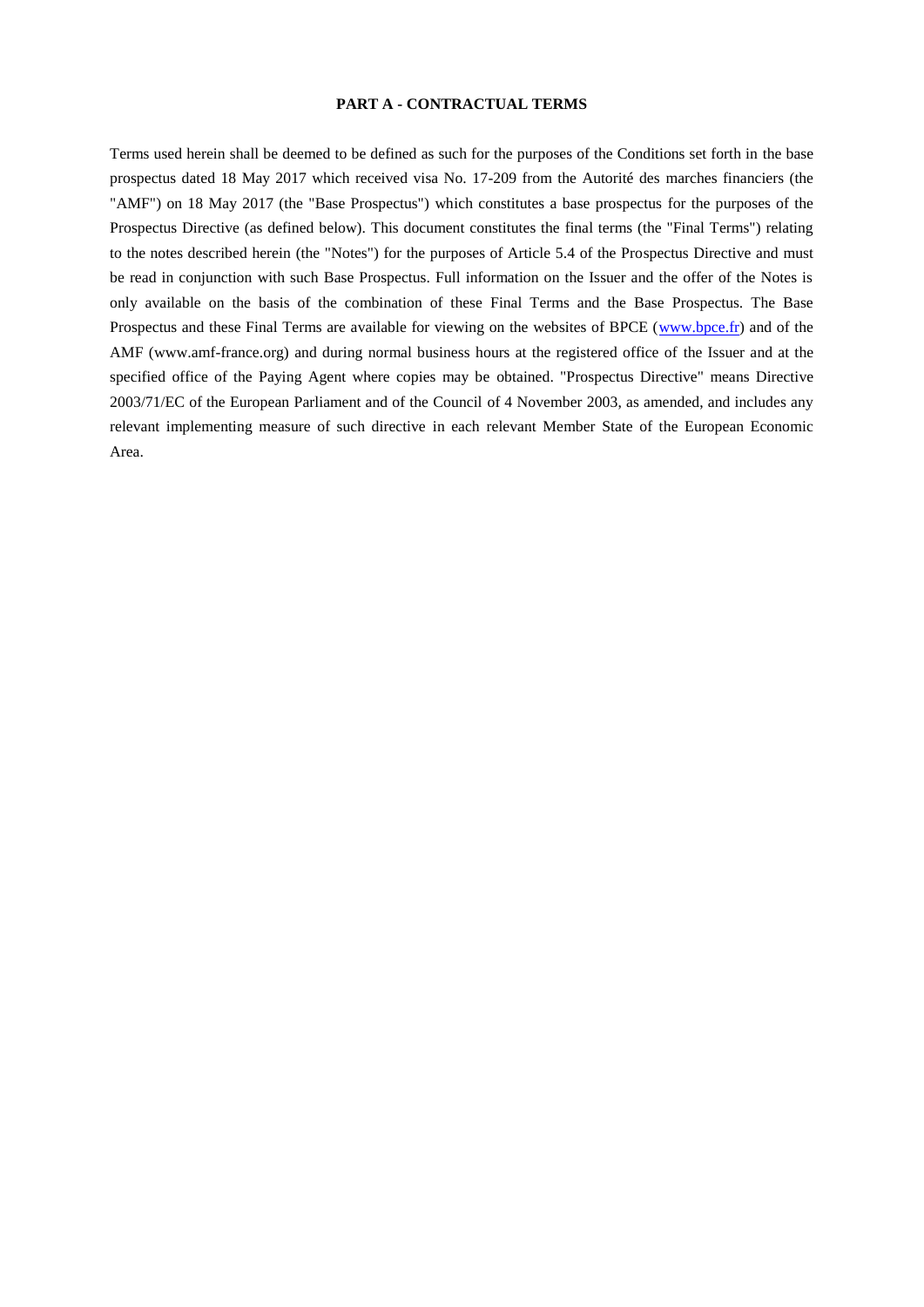| 1.  | (i)                                | Series Number:                                                      | 103                                                                                                                                                                                                                                                                                                                                                                                                                                                                                                                                                                                                                                                                                                        |  |
|-----|------------------------------------|---------------------------------------------------------------------|------------------------------------------------------------------------------------------------------------------------------------------------------------------------------------------------------------------------------------------------------------------------------------------------------------------------------------------------------------------------------------------------------------------------------------------------------------------------------------------------------------------------------------------------------------------------------------------------------------------------------------------------------------------------------------------------------------|--|
|     | (ii)                               | Tranche Number:                                                     | 1                                                                                                                                                                                                                                                                                                                                                                                                                                                                                                                                                                                                                                                                                                          |  |
| 2.  |                                    | Specified Currency:                                                 | Euro ("EUR")                                                                                                                                                                                                                                                                                                                                                                                                                                                                                                                                                                                                                                                                                               |  |
| 3.  | Aggregate Nominal Amount of Notes: |                                                                     |                                                                                                                                                                                                                                                                                                                                                                                                                                                                                                                                                                                                                                                                                                            |  |
|     | (i)                                | Series:                                                             | EUR 60,000,000                                                                                                                                                                                                                                                                                                                                                                                                                                                                                                                                                                                                                                                                                             |  |
|     | (ii)                               | Tranche:                                                            | EUR 60,000,000                                                                                                                                                                                                                                                                                                                                                                                                                                                                                                                                                                                                                                                                                             |  |
| 4.  | <b>Issue Price:</b>                |                                                                     | 100.00 per cent. of the Aggregate Nominal Amount of                                                                                                                                                                                                                                                                                                                                                                                                                                                                                                                                                                                                                                                        |  |
|     |                                    |                                                                     | the Tranche                                                                                                                                                                                                                                                                                                                                                                                                                                                                                                                                                                                                                                                                                                |  |
| 5.  |                                    | Specified Denomination(s):                                          | EUR 100,000                                                                                                                                                                                                                                                                                                                                                                                                                                                                                                                                                                                                                                                                                                |  |
| 6.  | (i)                                | <b>Issue Date:</b>                                                  | 14 June 2017                                                                                                                                                                                                                                                                                                                                                                                                                                                                                                                                                                                                                                                                                               |  |
|     | (ii)                               | <b>Interest Commencement Date:</b>                                  | <b>Issue Date</b>                                                                                                                                                                                                                                                                                                                                                                                                                                                                                                                                                                                                                                                                                          |  |
| 7.  | Final Maturity Date:               |                                                                     | 14 June 2035                                                                                                                                                                                                                                                                                                                                                                                                                                                                                                                                                                                                                                                                                               |  |
| 8.  |                                    | <b>Extended Final Maturity Date:</b>                                | Specified Interest Payment Date falling on, or nearest                                                                                                                                                                                                                                                                                                                                                                                                                                                                                                                                                                                                                                                     |  |
|     |                                    |                                                                     | to, 14 June 2036                                                                                                                                                                                                                                                                                                                                                                                                                                                                                                                                                                                                                                                                                           |  |
| 9.  | <b>Interest Basis:</b>             |                                                                     | <b>Fixed/Floating Rate</b>                                                                                                                                                                                                                                                                                                                                                                                                                                                                                                                                                                                                                                                                                 |  |
|     |                                    |                                                                     | (further particulars specified below)                                                                                                                                                                                                                                                                                                                                                                                                                                                                                                                                                                                                                                                                      |  |
| 10. |                                    | Redemption/Payment Basis:                                           | Subject to any purchase and cancellation or early                                                                                                                                                                                                                                                                                                                                                                                                                                                                                                                                                                                                                                                          |  |
|     |                                    |                                                                     | redemption, the Notes will be redeemed on the Final                                                                                                                                                                                                                                                                                                                                                                                                                                                                                                                                                                                                                                                        |  |
|     |                                    |                                                                     | Maturity Date or the Extended Final Maturity Date, as                                                                                                                                                                                                                                                                                                                                                                                                                                                                                                                                                                                                                                                      |  |
|     |                                    |                                                                     | the case may be at 100 per cent. of their Specified                                                                                                                                                                                                                                                                                                                                                                                                                                                                                                                                                                                                                                                        |  |
|     |                                    |                                                                     | Denomination (further particulars specified below)                                                                                                                                                                                                                                                                                                                                                                                                                                                                                                                                                                                                                                                         |  |
| 11. |                                    | Change of Interest Basis:                                           | Applicable - Fixed/Floating Rate<br>(further particulars specified below in                                                                                                                                                                                                                                                                                                                                                                                                                                                                                                                                                                                                                                |  |
|     |                                    |                                                                     | "Fixed/Floating Rate Notes Provisions")                                                                                                                                                                                                                                                                                                                                                                                                                                                                                                                                                                                                                                                                    |  |
| 12. |                                    | Put/Call Options:                                                   | Not Applicable                                                                                                                                                                                                                                                                                                                                                                                                                                                                                                                                                                                                                                                                                             |  |
| 13. |                                    | Date of corporate authorisations for issuance<br>of Notes obtained: | Decisions of the Conseil d'administration (Board of<br>Directors) of the Issuer (i) dated 16 December 2016<br>and 26 April 201 7 authorising the issue of <i>obligations</i><br>de financement de l'habitat and other resources<br>benefiting from the <i>privilège</i> referred to in Article<br>L.513-11 of the French Monetary and Financial Code<br>(Code monétaire et financier) up to $\epsilon$ 2,500,000,000<br>for the period beginning on 1 January 2017 and ending<br>on 31 December 2017 and (ii) dated 26 April 2017 and<br>23 May 201 7 authorising the quarterly programme of<br>borrowings benefiting from such <i>privilège</i> up to<br>$£1,250,000,000$ for the second quarter of 2017. |  |
|     |                                    |                                                                     |                                                                                                                                                                                                                                                                                                                                                                                                                                                                                                                                                                                                                                                                                                            |  |

# **PROVISIONS RELATING TO INTEREST PAYABLE**

| 14. | <b>Fixed Rate Notes Provisions:</b> |                           | Applicable before the Switch Date                          |
|-----|-------------------------------------|---------------------------|------------------------------------------------------------|
|     | (1)                                 | $Rate(s)$ of Interest:    | 1.45 per cent. <i>per annum</i> payable annually in arrear |
|     | (11)                                | Interest Payment Date(s): | 14 June in each year from and including 14 June 2018 up to |
|     |                                     |                           | and including the Final Maturity Date                      |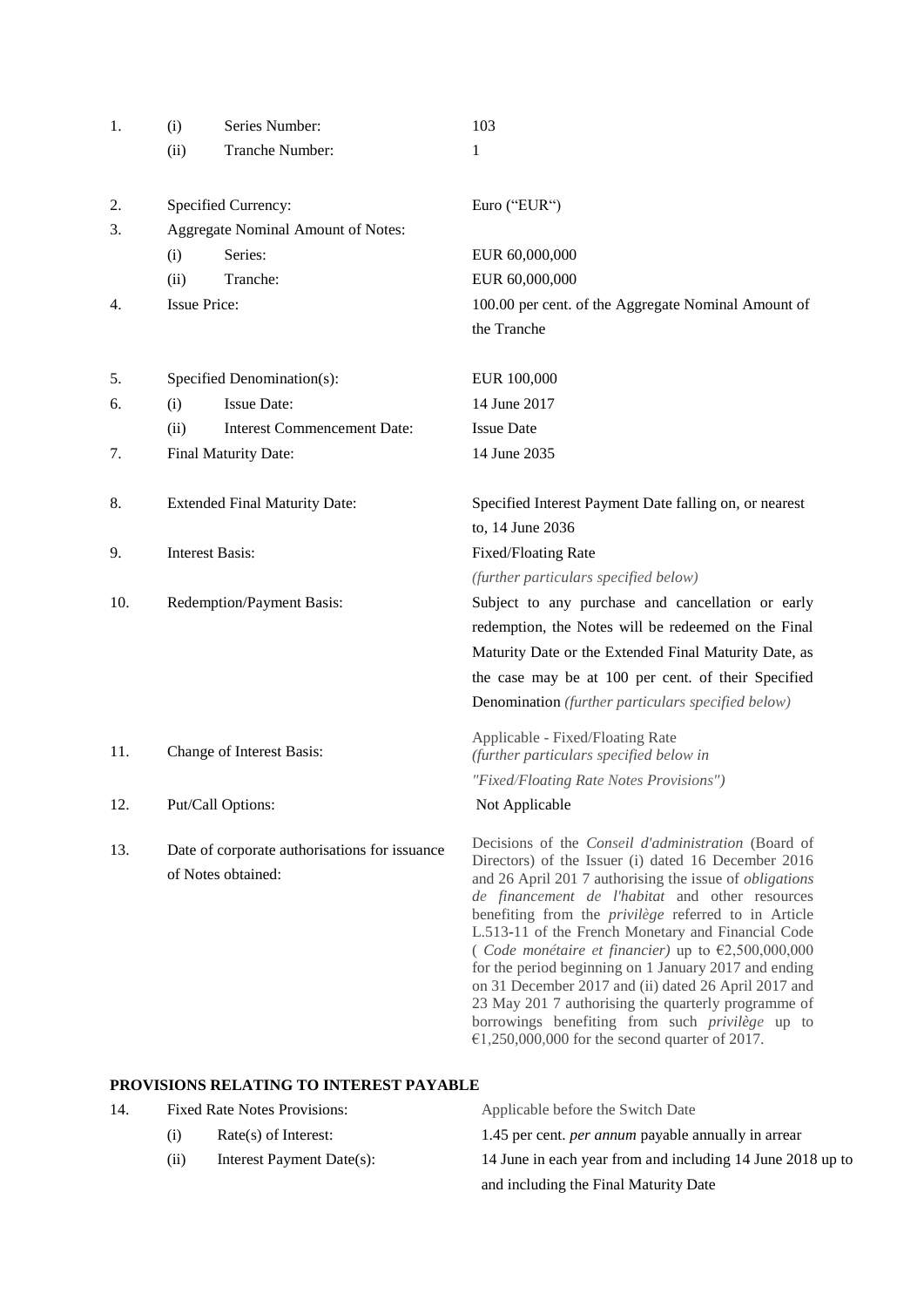|     | (iii)  | Fixed Coupon Amount(s):                                                                                                           | Rate of Interest $\times$ Specified Denomination $\times$ Day Count<br>Fraction (i.e. EUR 1,450 per EUR 100,000 in Specified<br>Denomination)                                                                                                                                                                                                                                                                                                                                                                                                                   |
|-----|--------|-----------------------------------------------------------------------------------------------------------------------------------|-----------------------------------------------------------------------------------------------------------------------------------------------------------------------------------------------------------------------------------------------------------------------------------------------------------------------------------------------------------------------------------------------------------------------------------------------------------------------------------------------------------------------------------------------------------------|
|     | (iv)   | Broken Amount(s):                                                                                                                 | Not Applicable                                                                                                                                                                                                                                                                                                                                                                                                                                                                                                                                                  |
|     | (v)    | Day Count Fraction (Condition 5(a)):                                                                                              | Actual/Actual-ICMA                                                                                                                                                                                                                                                                                                                                                                                                                                                                                                                                              |
|     | (vi)   | <b>Determination Dates:</b>                                                                                                       | 14 June in each year                                                                                                                                                                                                                                                                                                                                                                                                                                                                                                                                            |
|     | (vii)  | Payment on non-Business Days:                                                                                                     | As per Conditions                                                                                                                                                                                                                                                                                                                                                                                                                                                                                                                                               |
| 15. |        | Floating Rate Notes Provisions:                                                                                                   | Applicable after the Switch Date                                                                                                                                                                                                                                                                                                                                                                                                                                                                                                                                |
|     | (i)    | Interest Period(s):                                                                                                               | The period from and including the Final Maturity Date to<br>but excluding the first Specified Interest Payment Date and<br>each successive period from and including a Specified<br>Interest Payment Date to but excluding the next succeeding<br>Specified Interest Payment Date, up to and excluding the<br>Extended Final Maturity Date or, if earlier, the Specified<br>Interest Payment Date on which the Notes are redeemed in<br>full, all such dates being subject to adjustment in accordance<br>with the Business Day Convention set out in (v) below |
|     | (ii)   | Specified Interest Payment Dates:                                                                                                 | Payable monthly in arrear on the 14 of each month from and<br>including 14 July 2035 up to and including 14 June 2036, all<br>such dateds being subject to adjustment in accordance with<br>the Business Day Convention set out in (v) below                                                                                                                                                                                                                                                                                                                    |
|     | (iii)  | First Specified Interest Payment Date:                                                                                            | Specified Interest Payment Date falling on, or nearest to, 14<br><b>July 2035</b>                                                                                                                                                                                                                                                                                                                                                                                                                                                                               |
|     | (iv)   | <b>Interest Period Date:</b>                                                                                                      | Specified Interest Payment Date                                                                                                                                                                                                                                                                                                                                                                                                                                                                                                                                 |
|     | (v)    | <b>Business Day Convention:</b>                                                                                                   | Modified Following Business Day Convention                                                                                                                                                                                                                                                                                                                                                                                                                                                                                                                      |
|     | (vi)   | Business Centre(s) (Condition $5(a)$ ):                                                                                           | Not Applicable                                                                                                                                                                                                                                                                                                                                                                                                                                                                                                                                                  |
|     | (vii)  | Manner in which the Rate(s) of Interest                                                                                           |                                                                                                                                                                                                                                                                                                                                                                                                                                                                                                                                                                 |
|     |        | is/are to be determined:                                                                                                          | <b>Screen Rate Determination</b>                                                                                                                                                                                                                                                                                                                                                                                                                                                                                                                                |
|     | (viii) | Party responsible for calculating the<br>Rate(s) of Interest and/or Interest<br>Amount(s) (if not the Note Calculation<br>Agent): | Not Applicable                                                                                                                                                                                                                                                                                                                                                                                                                                                                                                                                                  |
|     | (ix)   | Screen Rate Determination: (Condition                                                                                             |                                                                                                                                                                                                                                                                                                                                                                                                                                                                                                                                                                 |
|     |        | 5(c)(iii)(C))                                                                                                                     | Applicable                                                                                                                                                                                                                                                                                                                                                                                                                                                                                                                                                      |
|     |        | - Relevant Rate:                                                                                                                  | EURIBOR 1 month                                                                                                                                                                                                                                                                                                                                                                                                                                                                                                                                                 |
|     |        |                                                                                                                                   |                                                                                                                                                                                                                                                                                                                                                                                                                                                                                                                                                                 |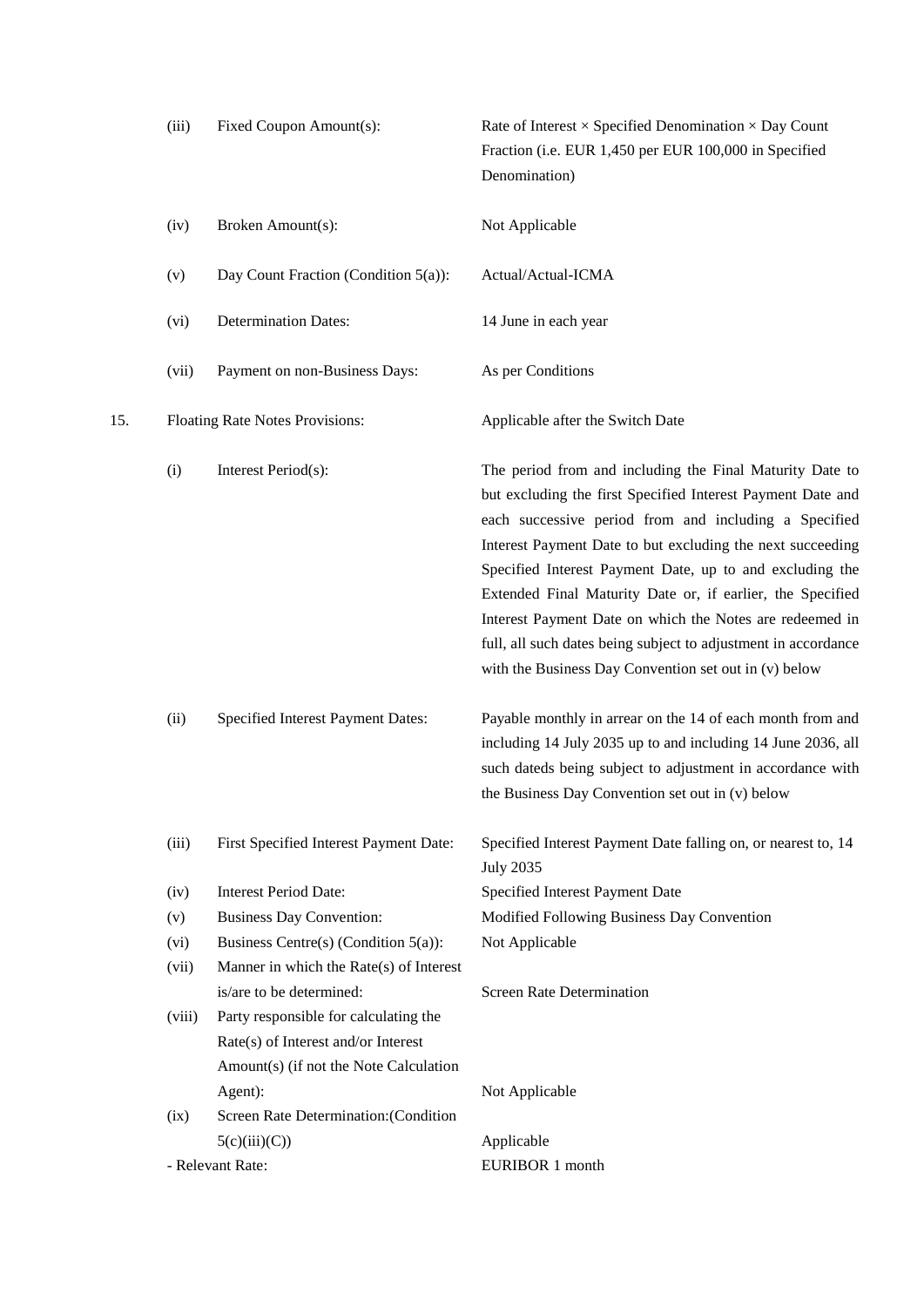|     |                                                                                                | - Interest Determination Date(s):       | Two TARGET Business Days prior to the first day in each<br>Interest Period |
|-----|------------------------------------------------------------------------------------------------|-----------------------------------------|----------------------------------------------------------------------------|
|     | - Relevant Screen Page:<br>- Relevant Screen Page Time:<br>FBF Determination (Condition<br>(x) |                                         | <b>Reuters EURIBOR01</b>                                                   |
|     |                                                                                                |                                         | Not Applicable                                                             |
|     |                                                                                                |                                         |                                                                            |
|     |                                                                                                | $5(c)(iii)(B))$ :                       | Not Applicable                                                             |
|     | (xi)                                                                                           | ISDA Determination (Condition           |                                                                            |
|     |                                                                                                | $5(c)(iii)(A))$ :                       | Not Applicable                                                             |
|     | (xii)                                                                                          | Margin(s):                              | $+0.16$ per cent. <i>per annum</i>                                         |
|     | (xiii)                                                                                         | Rate Multiplier:                        | Not Applicable                                                             |
|     | (xiv)                                                                                          | Minimum Rate of Interest:               | 0.00 per cent. per annum                                                   |
|     | (xv)                                                                                           | Maximum Rate of Interest:               | Not Applicable                                                             |
|     | (xvi)                                                                                          | Day Count Fraction (Condition 5(a)):    | Actual/360                                                                 |
| 16. |                                                                                                | Fixed/Floating Rate Notes Provisions:   | Applicable                                                                 |
|     | (i)                                                                                            | Issuer Change of Interest Basis:        | Not Applicable                                                             |
|     | (ii)                                                                                           | Automatic Change of Interest Basis:     | Applicable                                                                 |
|     | (iii)                                                                                          | Rate of Interest applicable to the      |                                                                            |
|     |                                                                                                | Interest Periods preceding the Switch   |                                                                            |
|     |                                                                                                | Date (excluded):                        | Determined in accordance with Condition 5(b), as though the                |
|     |                                                                                                |                                         | Note was a Fixed Rate Note with further variables set out in               |
|     |                                                                                                |                                         | item 14 of these Final Terms                                               |
|     | (iv)                                                                                           | Rate of Interest applicable to the      |                                                                            |
|     |                                                                                                | Interest Periods following the Switch   |                                                                            |
|     |                                                                                                | Date (included):                        | Determined in accordance with Condition $5(c)$ , as though the             |
|     |                                                                                                |                                         | Note was a Floating Rate Note with further variables set out               |
|     |                                                                                                |                                         | in item 15 of these Final Terms                                            |
|     | (v)                                                                                            | <b>Switch Date:</b>                     | 14 June 2035                                                               |
|     | (vi)                                                                                           | Minimum notice period required for      |                                                                            |
|     |                                                                                                | notice from the Issuer:                 | Not Applicable                                                             |
| 17. |                                                                                                | Zero Coupon Notes Provisions            | Not Applicable                                                             |
|     |                                                                                                |                                         |                                                                            |
|     |                                                                                                | PROVISIONS RELATING TO REDEMPTION       |                                                                            |
| 18. | Call Option:                                                                                   |                                         | Not Applicable                                                             |
|     |                                                                                                |                                         |                                                                            |
| 19. | Put Option:                                                                                    |                                         | Not Applicable                                                             |
| 20. |                                                                                                | Final Redemption Amount of each Note:   | EUR 100,000 per EUR 100,000 in Specified                                   |
|     |                                                                                                |                                         | Denomination                                                               |
| 21. |                                                                                                | Redemption by Instalment:               | Not Applicable                                                             |
| 22. |                                                                                                | Early Redemption Amount:                |                                                                            |
|     |                                                                                                | Early Redemption Amount(s) of each Note | EUR 100,000 per EUR 100,000 in Specified                                   |
|     | payable on early redemption as set out in the                                                  |                                         | Denomination                                                               |
|     |                                                                                                | Terms and Conditions:                   |                                                                            |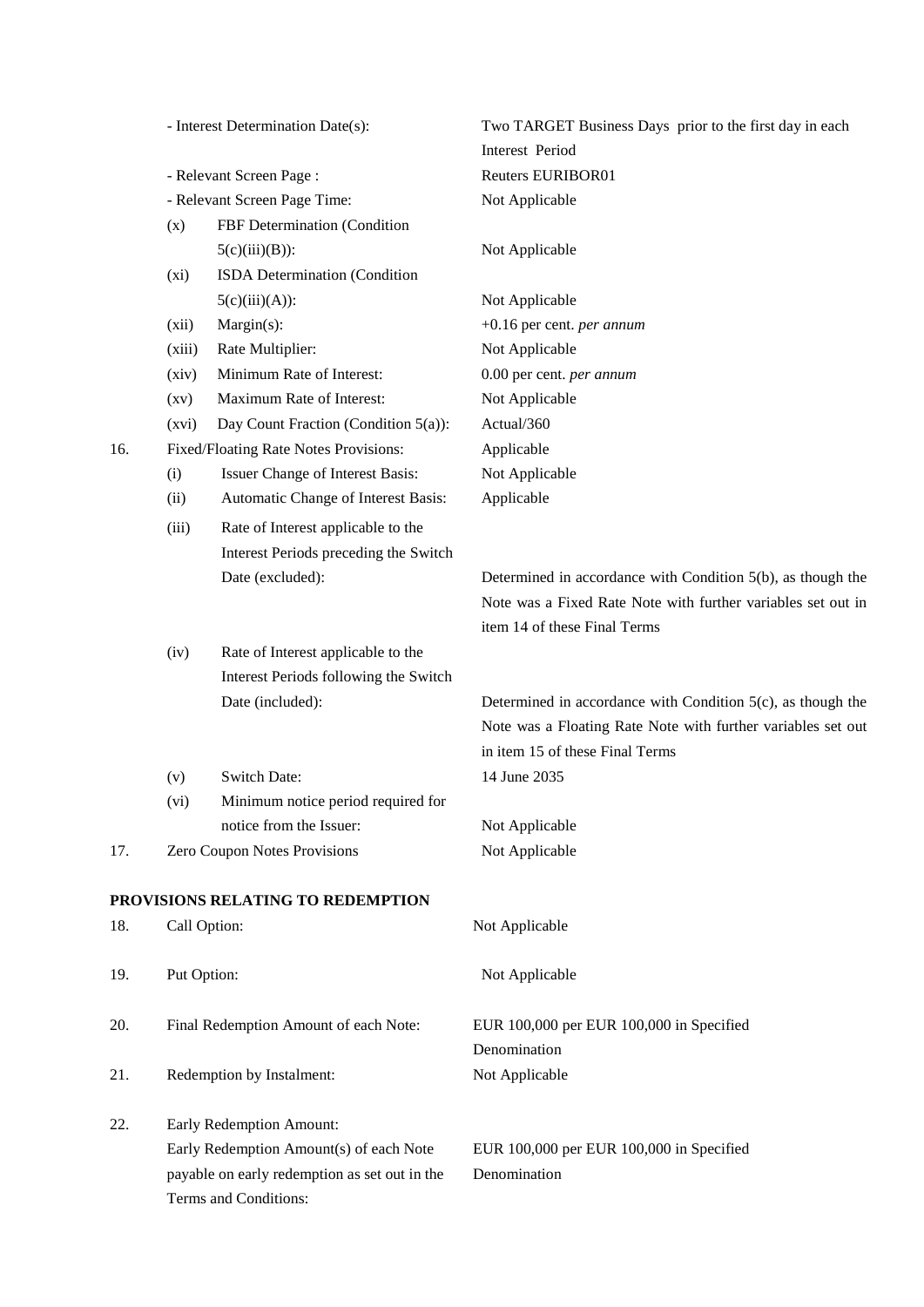| 23. | Purchases (Condition 6(h)):                    |                                                   | The Notes purchased may be held and resold as set out |
|-----|------------------------------------------------|---------------------------------------------------|-------------------------------------------------------|
|     |                                                |                                                   | in the Terms and Conditions                           |
|     |                                                | <b>GENERAL PROVISIONS APPLICABLE TO THE NOTES</b> |                                                       |
| 24. | Governing law:                                 |                                                   | French law                                            |
| 25. | Form of Notes:                                 |                                                   | Dematerialised Notes                                  |
|     | (i)                                            | Form of Dematerialised Notes:                     | Bearer form (au porteur)                              |
|     | (ii)                                           | <b>Registration Agent:</b>                        | Not Applicable                                        |
|     | (iii)                                          | Temporary Global Certificate:                     | Not Applicable                                        |
| 26. |                                                | Financial Centre(s) or other special provisions   |                                                       |
|     | relating to payment dates for the purposes of  |                                                   |                                                       |
|     | Condition $7(g)$ :                             |                                                   | Not Applicable                                        |
| 27. | Talons for future Coupons or Receipts to be    |                                                   |                                                       |
|     | attached to Definitive Materialised Notes (and |                                                   |                                                       |
|     | dates on which such Talons mature):            |                                                   | Not Applicable                                        |
| 28. | Masse:                                         |                                                   | Contractual <i>Masse</i> shall apply                  |

## **RESPONSIBILITY**

I accept responsibility for the information contained in these Final Terms. Signed on behalf of BPCE SFH:

By: Jean-Philippe Berthaut, *Directeur Général Délégué*

Duly authorised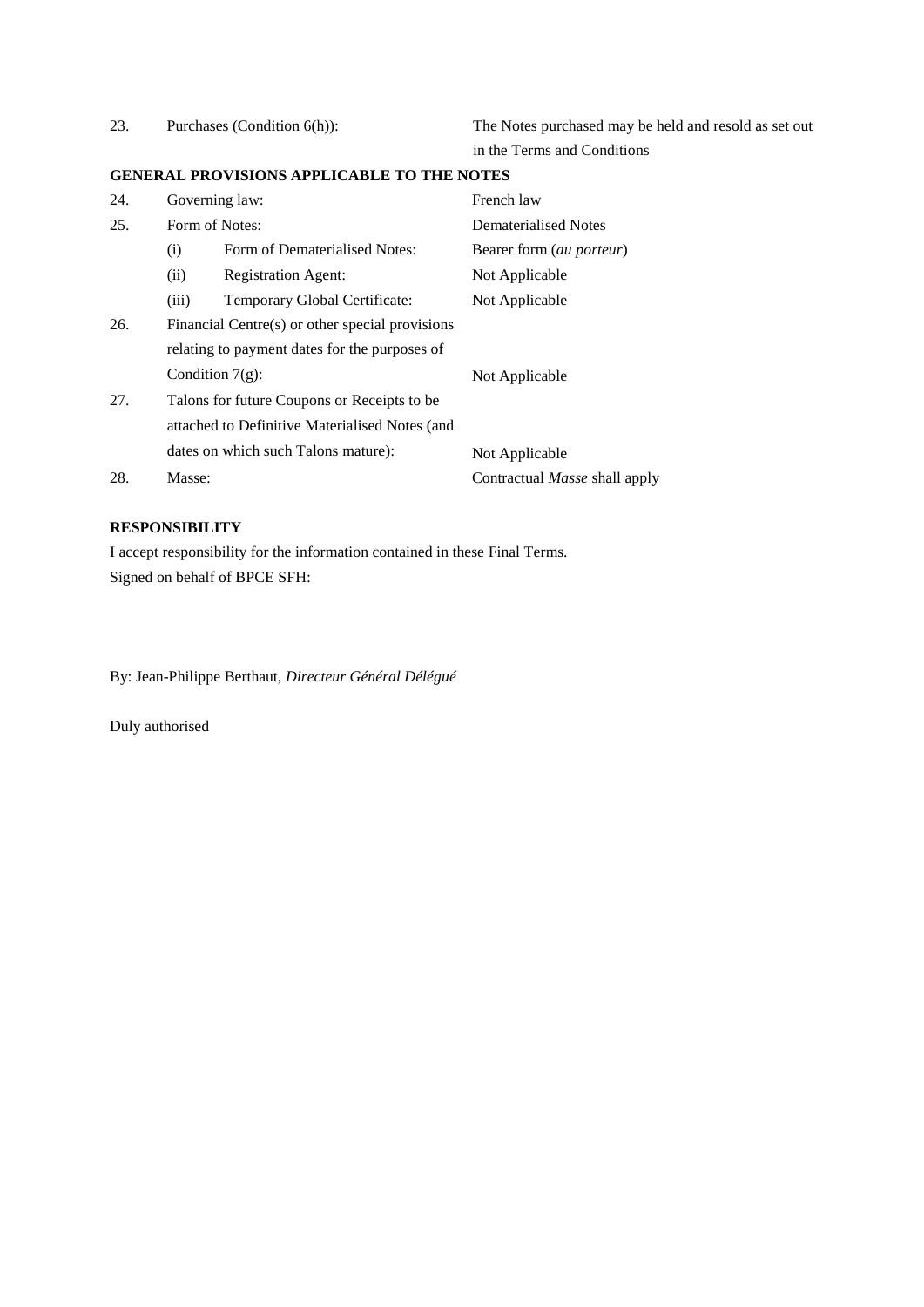### **PART B - OTHER INFORMATION**

### **1. LISTING AND ADMISSION TO TRADING**

| (i)   | Listings:                                       | <b>Euronext Paris</b>                                  |
|-------|-------------------------------------------------|--------------------------------------------------------|
| (ii)  | (a) Admission to trading:                       | Application has been made by the Issuer (or on its     |
|       |                                                 | behalf) for the Notes to be admitted to trading on     |
|       |                                                 | Euronext Paris with effect from the Issue Date.        |
|       | (b) Regulated Markets or equivalent markets     |                                                        |
|       | on which, to the knowledge of the Issuer,       |                                                        |
|       | securities of the same class of the Notes to be |                                                        |
|       | admitted to trading are already admitted to     |                                                        |
|       | trading:                                        | Not Applicable                                         |
| (iii) | Estimate of total expenses related to           |                                                        |
|       | admission to trading:                           | EUR 11,150.00 (including the AMF fees)                 |
|       | 2. RATINGS                                      |                                                        |
|       | Ratings:                                        | The Notes are expected to be rated:                    |
|       |                                                 | S&P: AAA;                                              |
|       |                                                 | Moody's: Aaa;                                          |
|       |                                                 | Each of the above agencies is established in the       |
|       |                                                 | European Union and registered under Regulation (EC)    |
|       |                                                 | 1060/2009 of the European Parliament and the Council   |
|       |                                                 | of 16 September 2009 on credit rating agencies, as     |
|       |                                                 | amended (the "CRA Regulation") and included in the     |
|       |                                                 | list of registered credit rating agencies published on |
|       |                                                 | the website of the European Securities and Markets     |
|       |                                                 | Authority (www.esma.europa.eu) in accordance with      |
|       |                                                 | the CRA Regulation                                     |

### **3. INTERESTS OF NATURAL AND LEGAL PERSONS INVOLVED IN THE ISSUE**

"Save as discussed in "Subscription and Sale" and "Risk factors – Risks related to the Issuer - Certain conflicts of interest", so far as the Issuer is aware, no person involved in the offer of the Notes has an interest material to the issue.

|    | Indication of yield:                           | 1.45 per cent. <i>per annum</i> |
|----|------------------------------------------------|---------------------------------|
| 5. | <b>OPERATIONAL INFORMATION</b>                 |                                 |
|    | <b>ISIN</b> Code:                              | FR0013261591                    |
|    | Common Code:                                   | 162991825                       |
|    | Depositaries:                                  |                                 |
|    | Euroclear France to act as Central Depositary: | Yes                             |
|    | Common Depositary for Euroclear Bank and       |                                 |
|    | Clearstream Banking, S.A.:                     | No                              |

**4. YIELD**